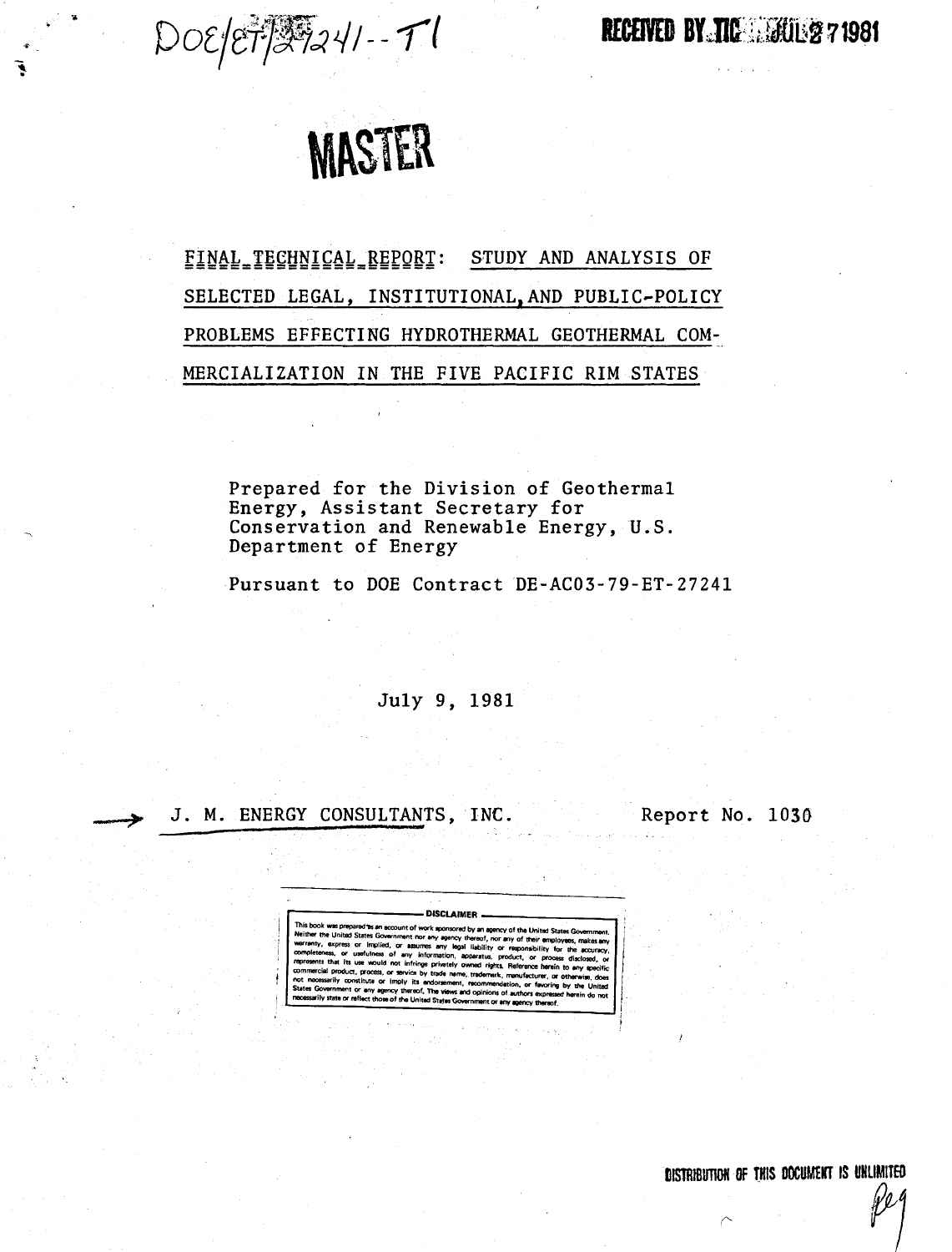## INTRODUCTION:

In carrying out its performance tasks under U.S. D.O.E. Contract No. DE-AC03-79-ET-2724l, J. M. ENERGY CONSULTANTS, INC., has delivered sixteen (16) different Technical Reports covering nine (9) separate contract tasks.

The total length of all Technical Reports delivered to is in excess of five hundred (SOO) typewritten pages. Many of the sixteen (16) separate Technical Reports were devoted to in depth analyses of the Federal land management-related problems present at major "target prospect" KGRAs throughout the Pacific Rim States. Other major topics analyzed under the contract included: financial incentives; transmission line access; substantive environmental requirements in air, water and solid wastes; water law; and the myriad geothermal-impacting activities of the legislative and regulatory agencies of the State of California.

A report-by-report update follows, bringing all these analyses to the present for DOE's suse during Fiscal 1982.

## SUMMARY AND UPDATE OF TECHNICAL REPORTS:

(A) The first Technical Report delivered under the instant contract was entitled "Site-Specific Legal and Institutional Analysis of the Barriers to Hydrothermal Geothermal Commercialization Present at Target Prospects in the Five Pacific Rim States."<sup>1</sup> consisting of forty (40) pages plus footnotes. It was delivered in performance of Task I and delivered timely (on October 20, 1979). It focused on all of the major legal

 $1_J.M.$  Energy Consultants, Inc., Report No. 1014 (October 20, 1979).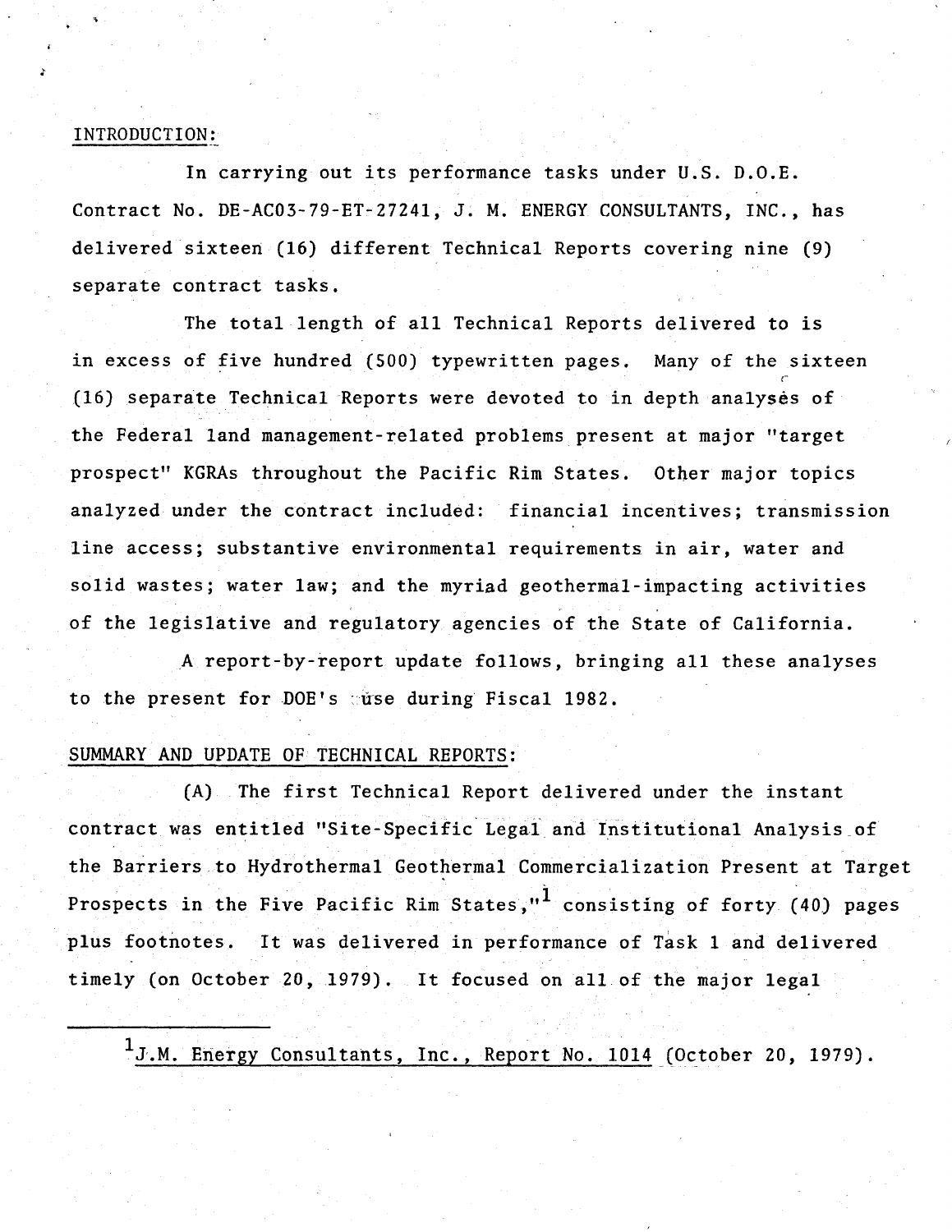problems present at no less than twenty (20) target prospect KGRAs; Eleven (11) of these were in California, two (2) in Hawaii, two (2) in Washington State and five (5) in Oregon. Unfortunately, the major problems noted there continue to bedevil geothermal commercialization nearly two years later.

In particular, the hydrogen sulfide (H2S) emissions situation at the Geysers continues to slow down development. As predicted there,  $^2$ the California Air Resources Board's "Model Rule for  $H_{2}S$  Emissions" has been superceded by stricterilimits (5-8 lbs./hr.) on emissions issued by the North Sonoma and Lake Co. A.P.C.D.s under their New Source Review rules. Thus far, the California Energy Commission has refused to test its statutory "override" or "pre-emption" authority against these local air districts. As also predicted there, however,  $3$  the soccalled "upstream process," developed with DOE funding, has allowed several proposed plants to obtain air quality clearance nonetheless (DWR "Bottle Rock" and SMUD "Geo 1"), even without the surfacing of any legal/institutional solution to the  $H_2S$  problem.

The California KGRAs under Forest Service control remain unleased and undecided. These include Mono-Long Valley, (incredibly) Lassen, Glass Mountain; and Bechwourth Peak.

Coso H.S., too, is yet to be leased, although a BLM EIS was completed in the fall of 1980. Randsburg, a BLM area, asswell, has also not been opened up to leasing and exploration.

The Imperial Valley prospects are being developed more. rapidly. (cf. Union and SCE at Bramley, e.g.) but a shortage of transmission line

 $^2$ <u>ibid</u>, at pp 8-11.

(2)

 $3_{id.}$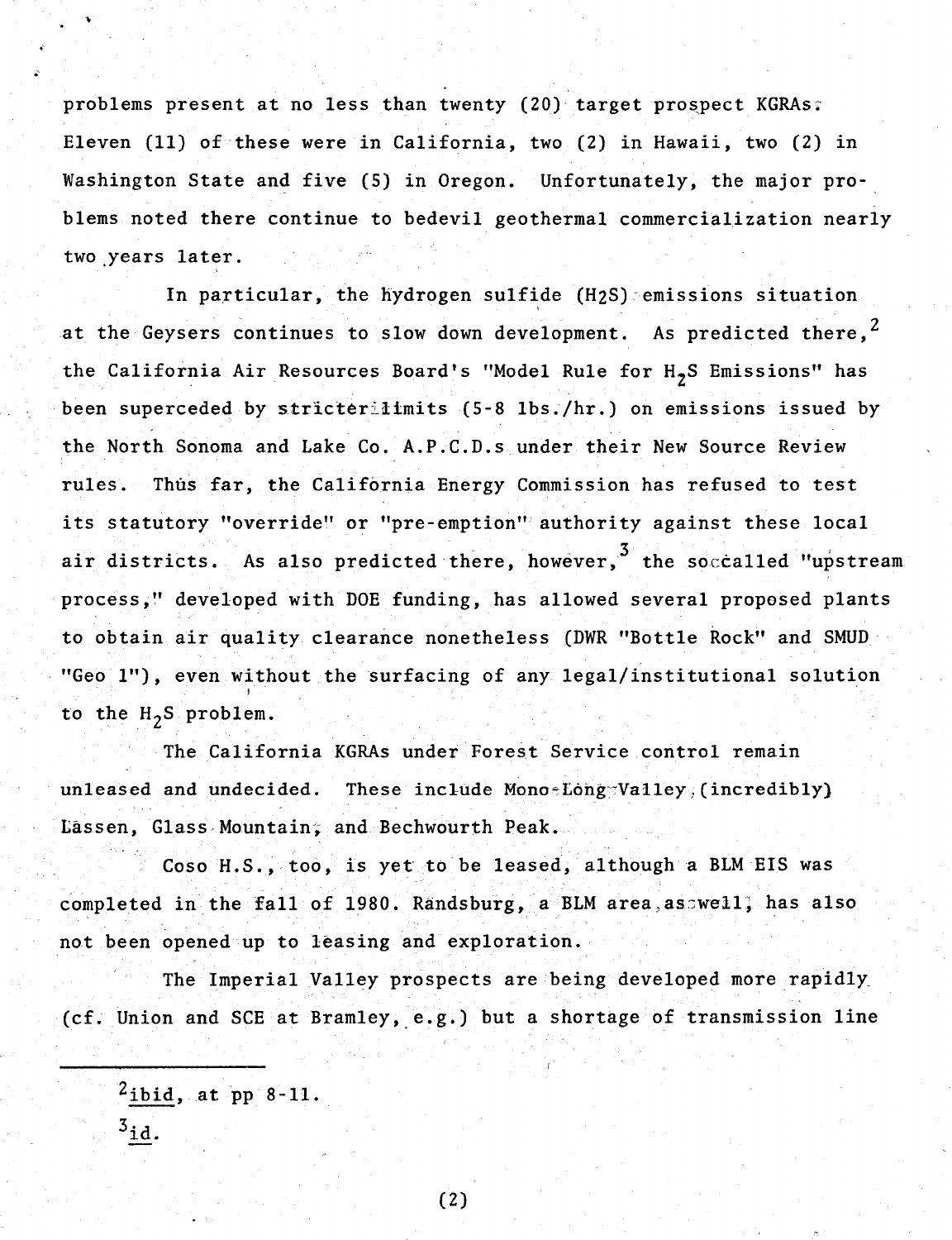capacity out of the Valley has already put a damper on developer hopes.  $4$ A San Diego Gas & Electric--Arizona Public Service line won't be in place until 1984. As a result, both SDG&E and SCE have contracted to buy geothermal-based power from Mexico, where only a short spur line was required for interconnection. It is a bitter pill for the developers to swallow.

Washington state's Mt. St. Helens prospect was subject to a wellknown natural ,disaster and Forest Service reticence to allow leasing continues to dog Breitenbush, Mt. Hood, Belknap-Foley, and several other Oregon prospects, as noted in October, 1979.<sup>5</sup>

(B) The second Technical Report,  $6$  the first so-called "Tracking" Report on Federal Land Management Actions," (also Task 2) was timely delivered on November 20, 1979. It focused on the Forest Service "R.A.R.E. II" program's progress in Congress.<sup>7</sup> That remains virtually the same now as when written. It pointed out the continuing slowdown on leasing CaliforniaKGRAs and analyzed the Forest Service's EAR for the Fremont National Forest.<sup>8</sup> Fortunately, this latter decision has recently been changed to allow leasing on virtually all these lands, rather than deny it or limit it to no surface occupancy on the bulk of the Forest Service acreage.<sup>9</sup>

(C) Technical Reports in January,  $1980, \frac{10}{\Lambda}$  April, 1980,  $^{11}$  and

 $^{4}$ ibid., pp 22-23.  $^5$ ibid., pp 28-36. J.M. Energy Consultants, Inc. Report No. 1015 (Nov. 20, 1979).  $7\overline{\text{ibid.}, pp 1-9}.$  $ibid.$ , pp  $11-21$ Memorandum of Decision, March 31, 1981, Regional Forester, Pre-Northwest Region. 10J.M. Energy Consultants, Inc. Report No. 1017 (Jan. 20, 1980). J.M. Energy Consultants, Inc. Report No.1020 (April 20, 1980).

(3)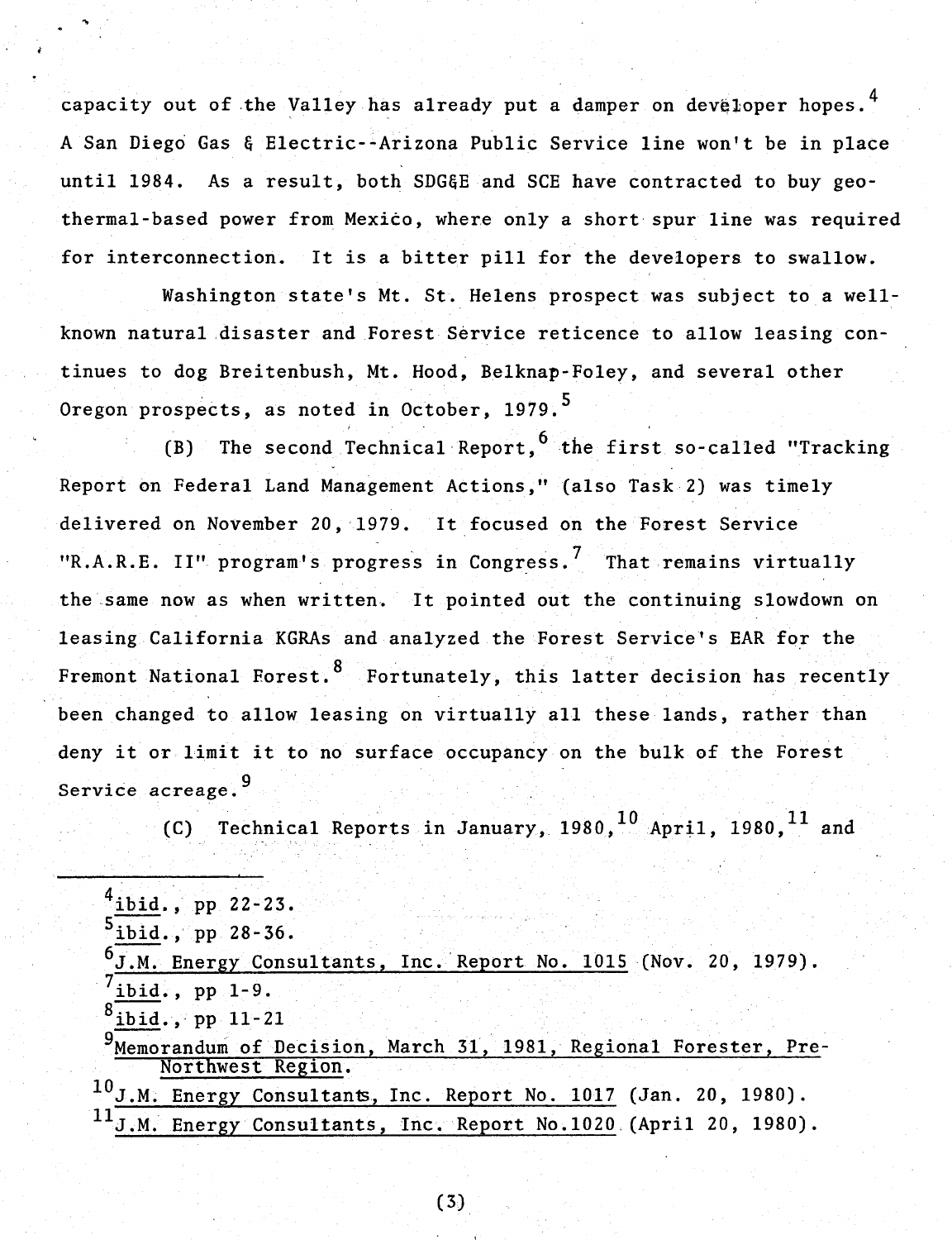July,  $21980$ <sup>12</sup> focused (in support of Task 3) on the ofttimes confusing picture in California at the state and local government level. (Task 3). Key issues addressed included hote springs legislation, creation of a state geothermal finance authority, distribution of BLM geothermal revenues to the counties and siting decisions on various powerplants at • The Geysers. The air quality and land use problems associated with the latter drew much scrutiny, and the arduous permit process still entangling PG and E's Unit 16 and its Geysers to Lakeville transmission line bear witness to the seriousness of the concerns expressed therein.  $^{13}$ 

 $(D)$  March 20, 1980 saw the timely delivery of an in-depth (38pp plus footnotes) review and Technical Report focusing on "State Water Rights Law"<sup>14</sup> (Task 4). The interconnection problems and legal definition problems noted therein are still a ticking bomb in the path of hydrothermal commercialization.

(E) Four major studies of Federal land-related problems formed the basis for (Task 2) Technical Reports in May,  $^{15}$  August,  $^{16}$  October,  $^{17}$ and November, 1980.<sup>18</sup> The reports looked in depth at the numerous and lengthy BLM, Forest Service and Fish and Wildlife Service EIS and EA documents, and other decisions as they effected the so-called Geysers Peak "MRL," the California Desert Conservation Area, and the Coso R.S., Mono-Long Valley, Alvord, and Lassen KGRAs. Unfortunately, none of those areas has yet been put for lease, with the exception of a handful

|  |                                            |  |  | $12$ J.M. Energy Consultants, Inc. Report No. 1023 (July 20, 1980).      |
|--|--------------------------------------------|--|--|--------------------------------------------------------------------------|
|  | $13$ See, e.g., Report No. 1023, pp 14-19. |  |  |                                                                          |
|  |                                            |  |  | $14$ J.M. Energy Consultants, Inc., Report No. 1019 (March 20, 1980).    |
|  |                                            |  |  | $15$ J.M. Energy Consultants, Inc., Report No. 1021 (May 20, 1980).      |
|  |                                            |  |  | $16$ J.M. Energy Consultants, Inc., Report No. 1024 (August 20, 1980).   |
|  |                                            |  |  | $17$ J.M. Energy Consultants, Inc., Report No. 1025 (October 20, 1980).  |
|  |                                            |  |  | $18$ J.M. Energy Consultants, Inc., Report No. 1026 (November 20, 1980). |

(4)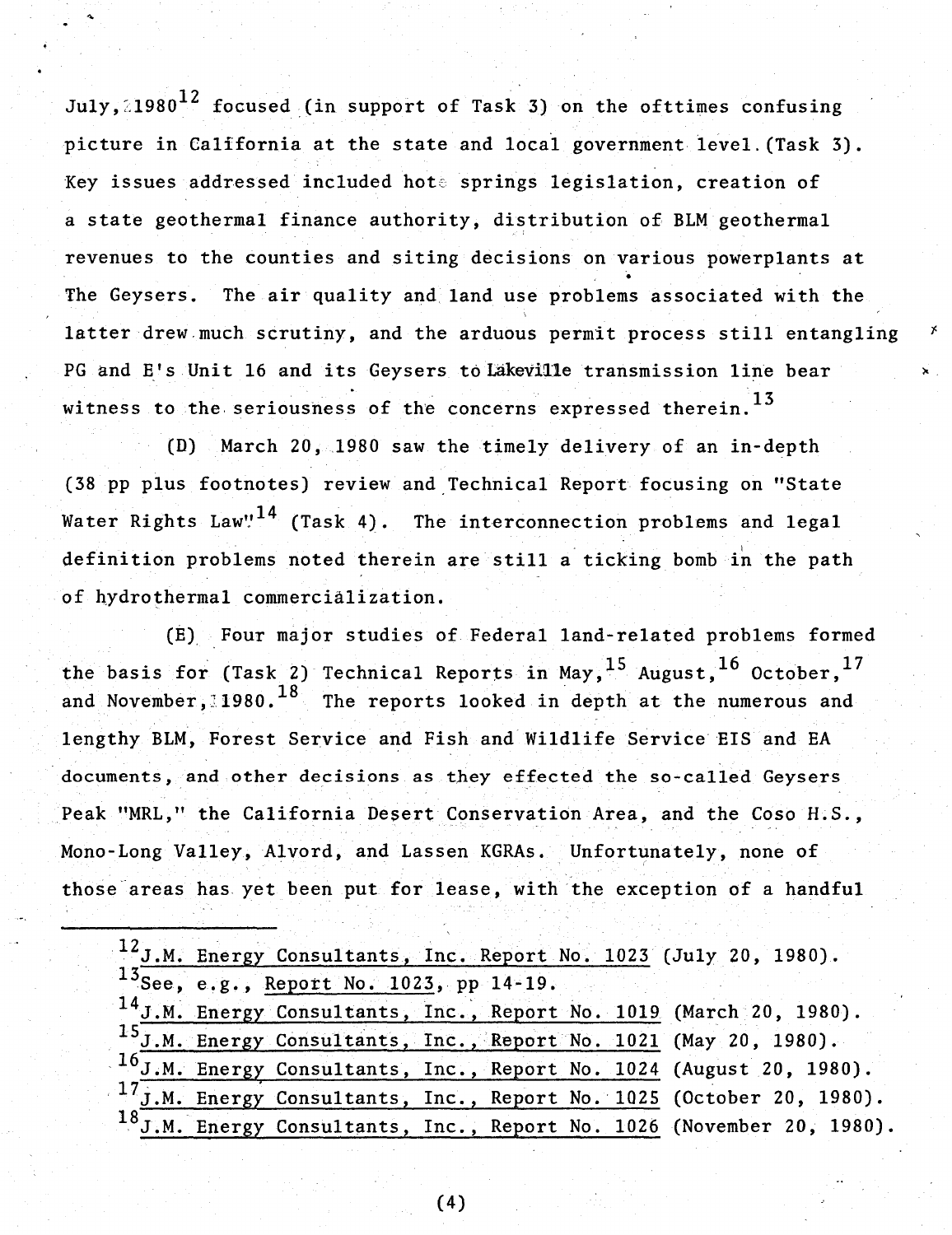of tracts at Alvord which received little attention by industry. The legal and institutional problems delineated in those four reports remain virtually the same now as when written. Unless altered in the near future, they will choke off geothermal development on the Federal lands, costing the U.S. millions in foregone tax and royalty revenues and also many million BTUs of renewable energy. These lost energy sources could otherwise back out imported oil and other more versatile fuels for use elsewhere in our economy where alternative replacements are not available, such as the transportation sector.

(F) In December, 1979, we delivered an in-depth (38 pages plus footnotes)'''Review'' of California's pre-1979 legal and policy treatment of geothermal development. This Technical Report (Task 3) formed the backdrop for the other three California-specific reports noted in  $(C)$  above.

Again, it is sohering to note the remaining "problems" set out at the conclusion of that December, 1979 Technical Report

--Federal land use, state power plant siting, local air permits, state finance authority,  $20$  etc..

 $-$ Sstill haunt geothermal in Califonria, over a year and a half later.

 $(G)$  In June, 1980, we delivered another lengthy  $(48$  pp plus footnotes) review of a key and highly underrated legal and institutional problem--transmission line access (Task 5) from key KGRAs in the Pacific Rim.<sup>21</sup> After an extensive review of the pertinent Federal and state legis-

19J.M. Energy Consultants, Inc. Report No. 1016 (December 20, 1979).  $^{20}$ ibid., pp 35-38.

 $^{21}$ J.M. Energy Consultants, Inc. Report No. 1022 (June 20, 1980).

(5)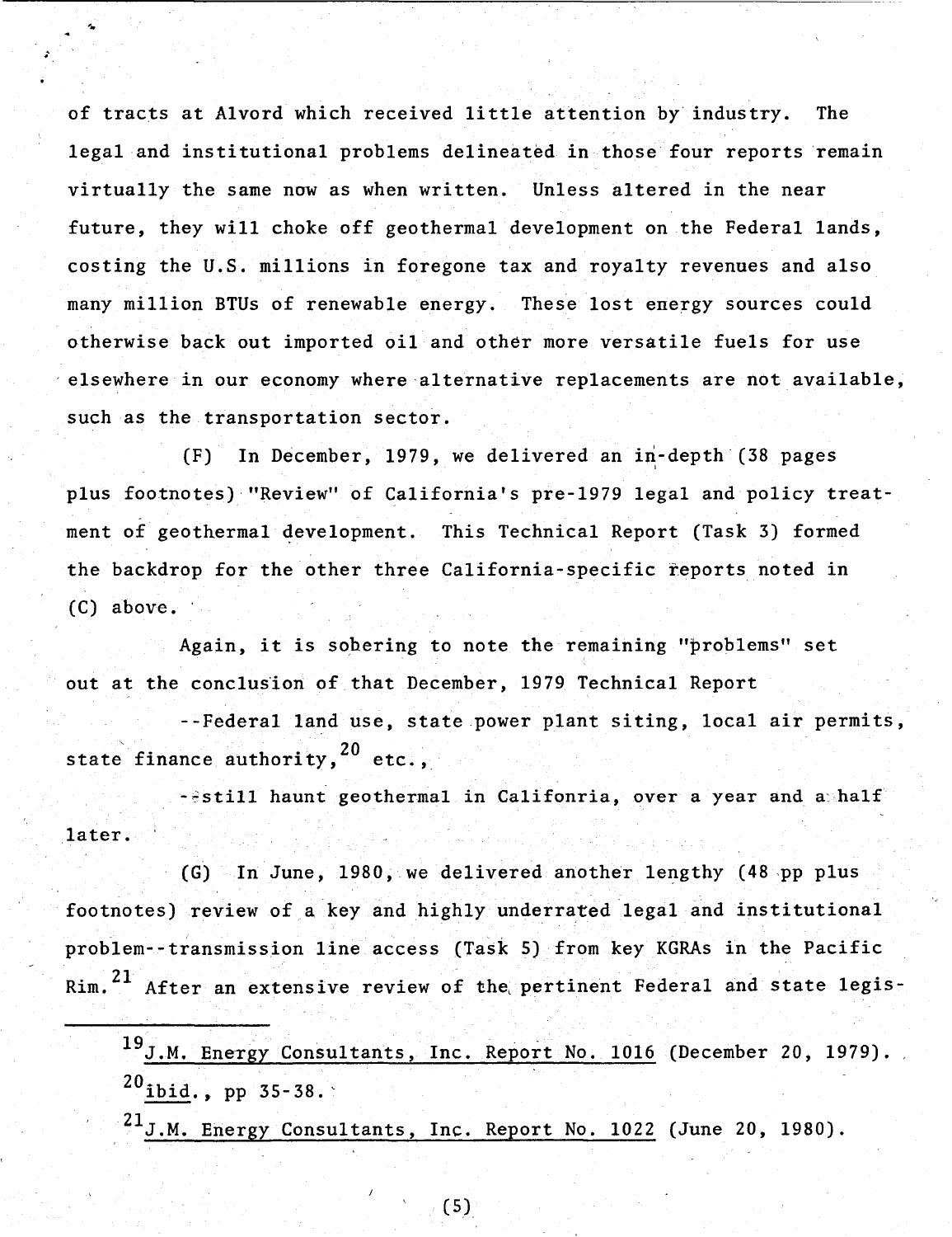tion and regulation as well as profile of all the key utility players. both public and private, we zeroed in on The Geysers, Imperial Valley, Coso, and Mono-Long Valley. We pointed out the sad paradox that the two with the best transmission line access (Coso and Mono) were both unleased and unexplored, but the two mature provinces developmentally (The Geysers and the four KGRAs in the Imperial Valley) had institutional and physical problems. We thought at the time that these were amendable.<sup>22</sup> But the siting and permit difficulties experienced at The Geysers by PG and E have intervened' before our proposed institutional solutions could even come to the fore, in the access and wheeling stage. And SCE has delayed any plans for an Imperial Valley line, leaving San Diego Gas & Electric's 1984 interconnection with Arizona Public Service as the only forseeable access route. This state of affairs also resulted in SCE and SDG&E's contracting with Mexico to purchase several hundred megawatts of their geothermal-based power with plans for purchases of several hundred more. by 1990.

(H). In January, 1981, we again focused on a single, major Federal lands legal problem confronting geothermal--the extensive wilderness reviews by Forest Service and BLM (Task 7).  $23$  Despite the continuing severity of the problems we noted there, the recent change in admini-strations in Washington has, as we anticipated,  $24$  produced some immediately favorable changes in posture by BLM and Forest Service. Most encouraging is BLM/Interior's dropping of its appeal in the case of.Rocky Mountain Oil. & Gas Association vs. Andrus. <sup>25</sup> Though the wilderness review programs

23J.M. Energy Consultants, Inc. Report No. 1027 (January 10, 1981).  $24$ ibid.

 $25(D. Wyo)$  Civ. No. C78-265R, November 7, 1980.

 $22$ ibid., pp 38-48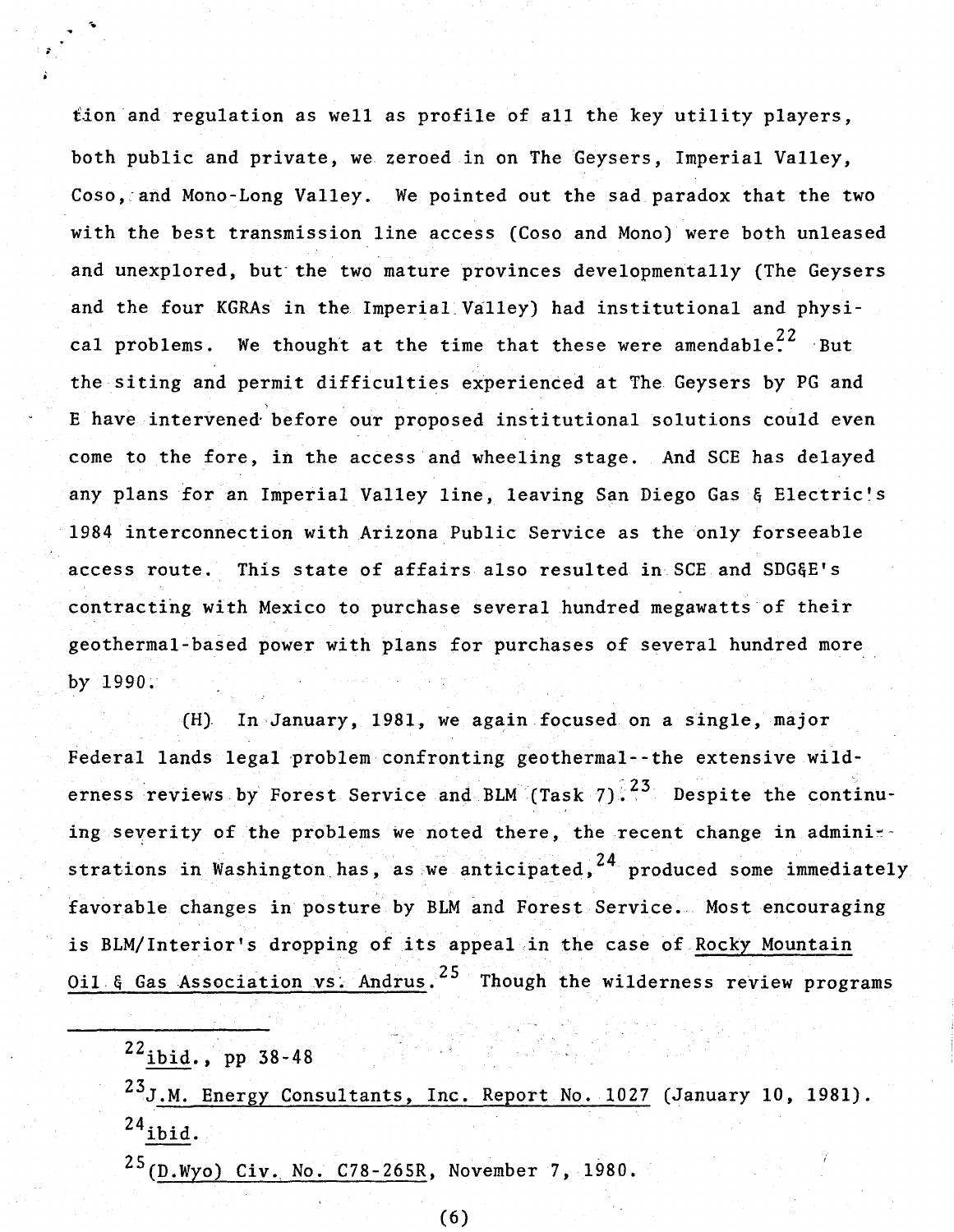of both BLM and the Forest Service are continuing, many of the decisions made therein are subjective judgment calls in which the inclinations of the decision-maker are crucial. It would now seem that those inclinations will in the near term favor development, including hydrothermal geothermal leasing development exploration and utilization projects.

{I) In February, 1980, we once more delivered an in-depth (41 pages) look at a major legalproblem--substantive environmental regulation of geothermal development (Task 8).<sup>26</sup> That analysis is up to date and needs no expansion here. The major area for concern remains air quality, with PSD (attainment) and offset (non-attainment) permit processes often being applied to the same power plant application and very stringent emissions limitations (5-8 lbs./hr. of  $H_2S$ ) being imposed by both EPA and local air districts. Some relief from this regulatory duplication is necessary.

(J) Financial incentives were the focus of our March, 1981 Technical Report. $\frac{27}{1}$  We looked at the various stages of the hydrothermal fuel cycle, the places where a Federal financial incentive was required and the history  $df$  those incentive programs which have been enacted by Congress. We condluded by urging the continued budgetary support of several already-enacted programs.

(K) In support of Task 6 of the instant contract, we have responded on many occasions both in writing and telephonically to Mr. Randall Stephens (DGE/HQ) requests for quick-response assistance in this complex area. These responses included setting up a series of

26J.M. Energy Consultants, Inc. Report No. 1028 (February 20, 1981)  $^{27}$ J.M. Energy Consultants, Inc. Report No. 1029 (March 20, 1981).

(7)

 $\int_0^1$